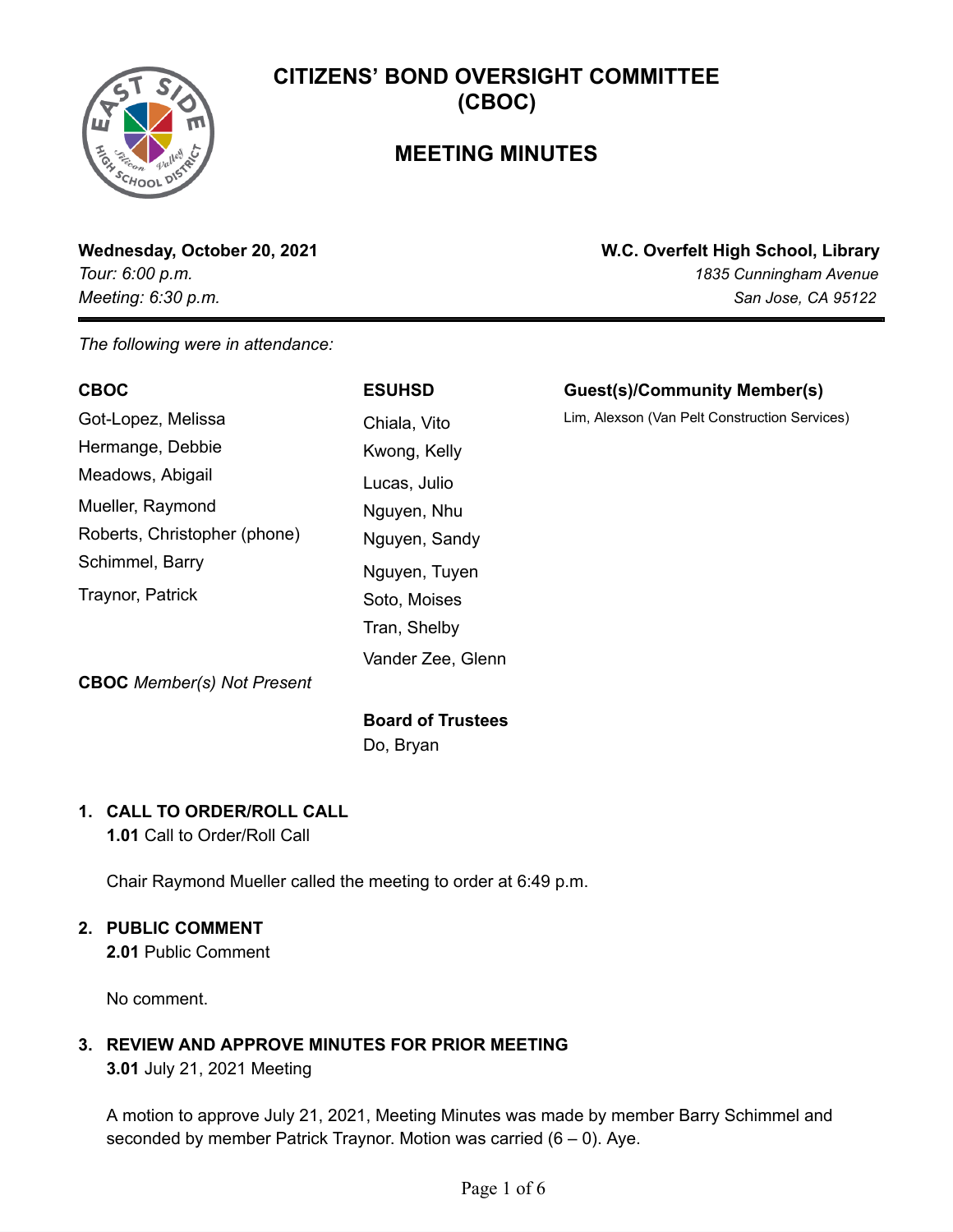

### **MEETING MINUTES**

#### **4. UPDATED ITEM(S) FROM CBOC CHAIR**

**4.01** Additional Updates to the Bylaws Presented by the Bylaws Subcommittee (Members Debbie Hermange and Christopher Roberts)

Member Debbie Hermange presented additional updates to the Bylaws. A motion to approve the Bylaws as presented was made by member Debbie Hermange and seconded by Abigail Meadows. Motion was carried  $(6 - 0)$ . Aye.

**4.02** Election of new CBOC Chair and Vice-Chair for School Year 2021-2022

A paper ballot was used for the election process of the new CBOC Chair. The result was four (4) votes for Barry Schimmel and two (2) votes for Raymond Muller. Barry Schimmel won the election.

Voting by hand was used for the election of the new Vice Chair. The result was four (4) votes for the current Vice Chair, Melissa Got-Lopez.

The new Chair, Barry Schimmel, agreed to let the former Chair, Raymond Mueller, continue leading the meeting.

#### **5. REPORTS**

**5.01** Presentation on the Capital Construction Project Updates – Julio Lucas, Senior Manager of the Bond Program

- **● Andrew Hill - New Student Union** Schedule: December 2022 – Total Cost: \$23,666,525.00 Area: 23,0000 square feet – Construction Team: VPCS, XL Construction DBE
- **● Foothill - Modernization of Building G** Schedule: TBD (Board Approved 5/6/2021) – Estimated Total Cost: \$4,935,054.00 Area: 6,690 square feet – Construction Team: TBD

The Board has approved 4.9 million for the improvements of building G including food service, improvements to the restrooms, and other parts of the building.

**● Mt. Pleasant - Modernization of Building 500** Schedule: TBD (Board Approved 5/6/2021) – Estimated Total Cost: \$18,444,202.00 Area: 7,056 square feet – Construction Team: TBD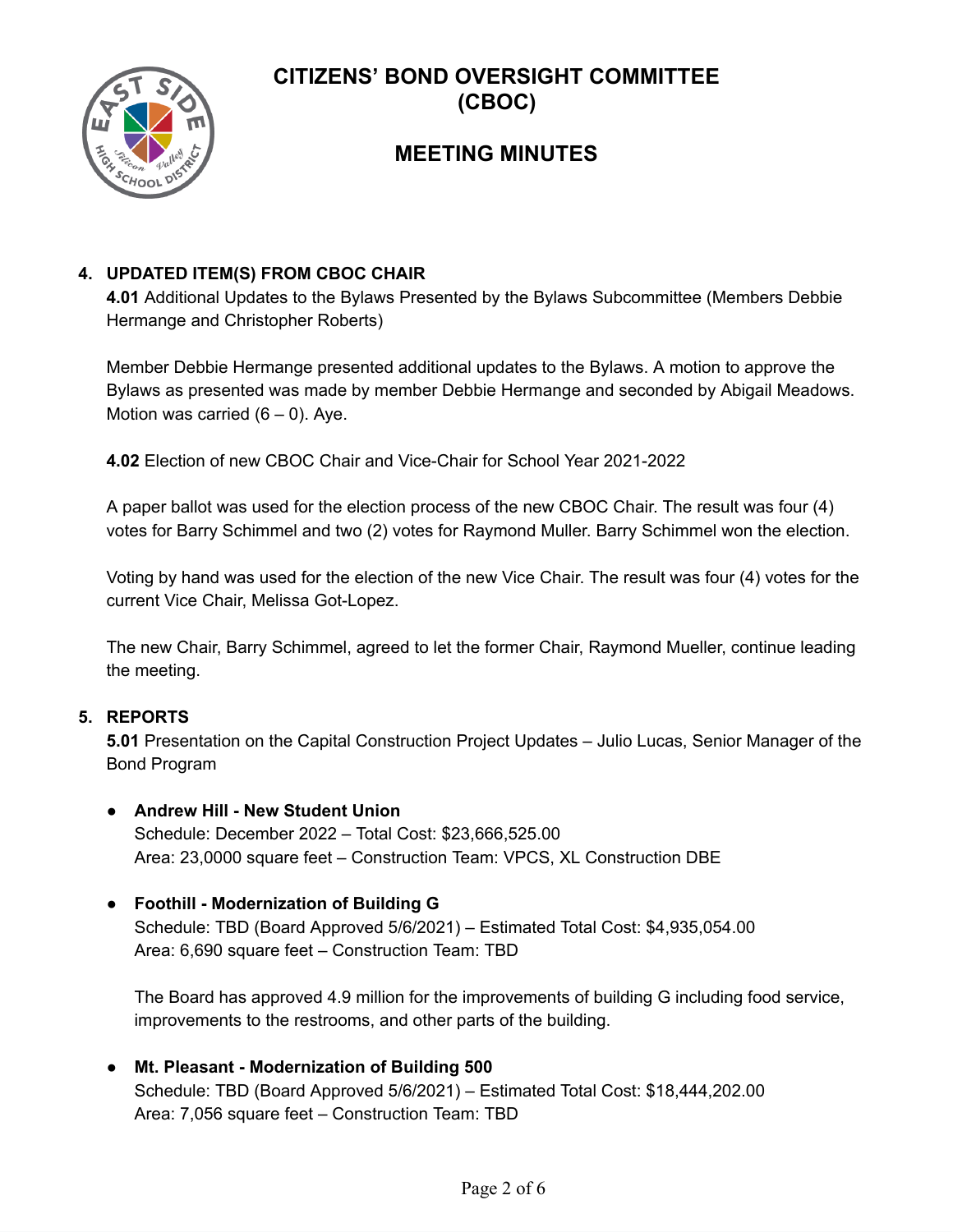

### **MEETING MINUTES**

We plan to take down the current classrooms and bring in a food service place and a space similar to James Lick and Yerba Buena called the Learning Center. It has the library surrounded by student support services and counseling offices. It will also be a place where food is served and enjoyed indoors.

### **● Oak Grove - Modernization of Building K**

Schedule: TBD (Board Approved 5/6/2021) – Estimated Total Cost: \$19,356,870.00 Area: 7,824 square feet – Construction Team: TBD

This project is at the early planning stage. The idea is similar to the Mt. Pleasant - Modernization of Building 500 project. It will become a place where food is served and enjoyed indoors.

### **● Piedmont Hills - Performing Arts Building with Classrooms** Schedule: TBD (Board Approved 5/6/2021) – Estimated Total Cost: \$17,871,012.00 Area: \_\_\_\_ square feet – Construction Team: TBD

This is a building that was meant to support the Music program at Piedmont Hills in the Performing Arts program.

#### **● Independence - New Student Union**

Schedule: June 2023 – Total Cost: \$27,076,792.00 Area: 35,000 square feet – Construction Team: Gilbane CM, DLR Group, Alten Construction DBE

We are currently working with Alten Construction, a design build contractor. Budget and schedule are on track.

#### **● Silver Creek - New Building**

Schedule: December 2022 – Total Cost: \$23,200,000.00 Area: 17,810 square feet – Construction Team: Gilbane CM, JK Architecture, Rodan Builders, Inc. DBE

We took down building K this week and we are bringing in a two-story general classroom building.

### **● Santa Teresa - New Building**

Schedule: December 2022 – Total Cost: \$12,477,277.00 Area: 9,450 and 9,654 square feet – Construction Team: Gilbane CM, BCA Architects, (Pending) **Contractor**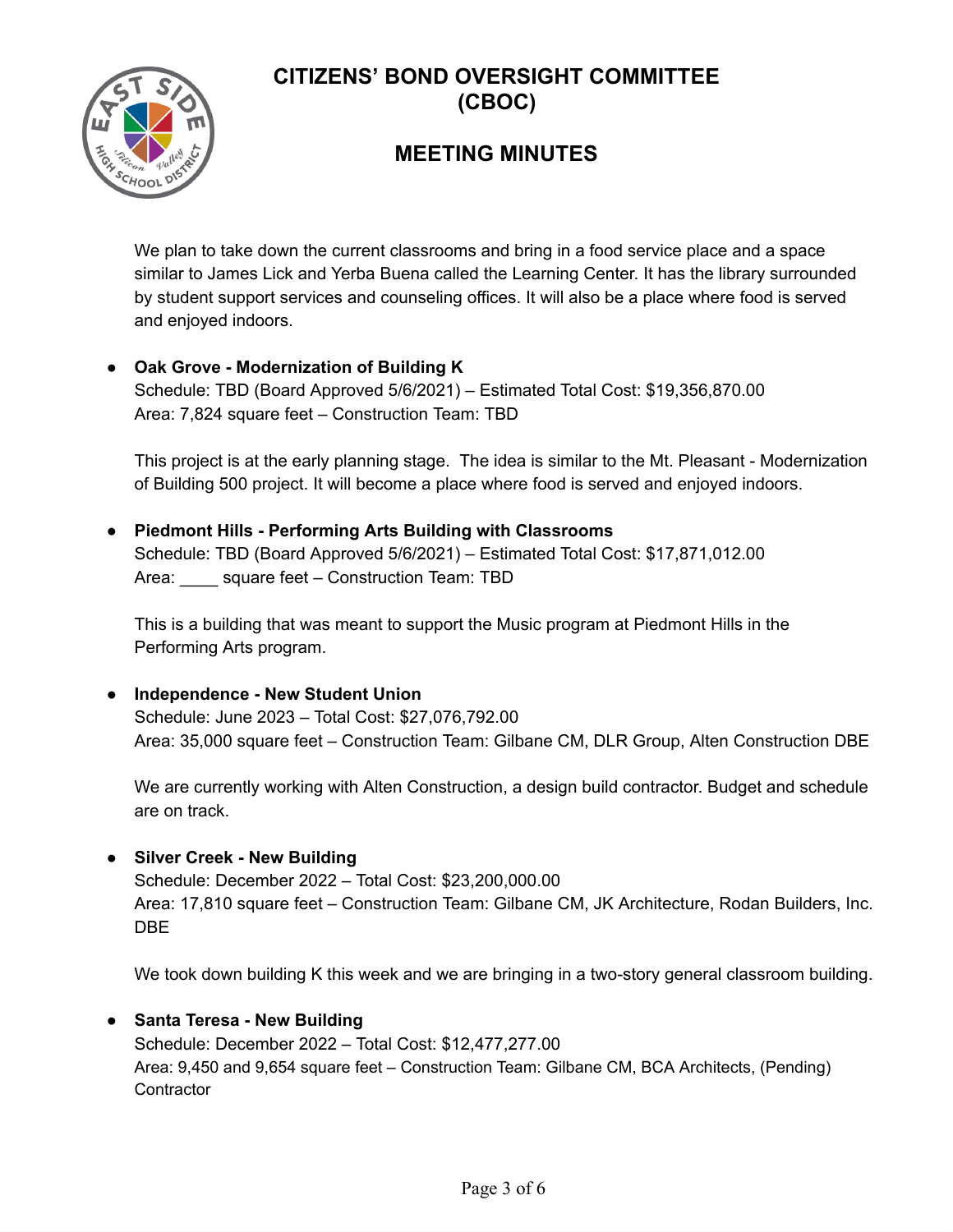

### **MEETING MINUTES**

This building is a new classroom building. The current plan is to use it as a maker space/classroom for their science department. This project had some complications going through the regulatory agency but the budget is on track.

#### **● Evergreen Valley - New Student Union**

Schedule: November 2022 – Total Cost: \$22,898,923 Area: 33,000 square feet – Construction Team: Gilbane CM, JK Architecture, Rodan Builders DBE

This project is currently under construction. We made it through our heavy noise activities. We created a temporary fence between the theater and the gym, and the space is now being used as a secondary quad.

#### **● Yerba Buena - Performing/Fine Arts Classrooms and Theater Building** Schedule: TBD (Board Approved 5/6/2021) – Estimated Total Cost: \$20,039,126.00 Area: 18,261 square feet – Construction Team: TBD

We are currently working on a project to take down the current building and put in a performing arts building with classrooms and a theater that covers the dance and art program.

#### **● Yerba Buena - Ball Field Improvements**

Schedule: TBD (Board Approved 5/6/2021) – Estimated Total Cost: \$9,500,000.00 Area: \_\_\_\_\_ square feet – Construction Team: TBD

For the first time at East Side, the baseball and softball field will be synthetic turf. This project is in the RFQ (request for qualifications) process. We have a couple of construction teams that have shown interest in participating in both the field and the performing arts building (even though the processes are going through separately).

**5.02** Presentation and Action to Receive and Approve the Budgets and Expenditures Report – Brandie Mayhew, Director of Bond Purchasing and Contracts

Sandy Nguyen presented the report in the absence of Brandie Mayhew. She provided an update of the Board Approved Budgets and Expenditures on all bond measures (Measure G, E, I, I-Technology, and Z) through August 31, 2021. A summary of the overall budget, including the total current encumbrance balance, total expenditures/disbursements, and total remaining budget balance, was presented.

Motion to accept the Budgets and Expenditures Report was made by Raymond Mueller and seconded by Barry Schimmel. Motion was carried  $(6 - 0)$ . Aye. The motion passed unanimously.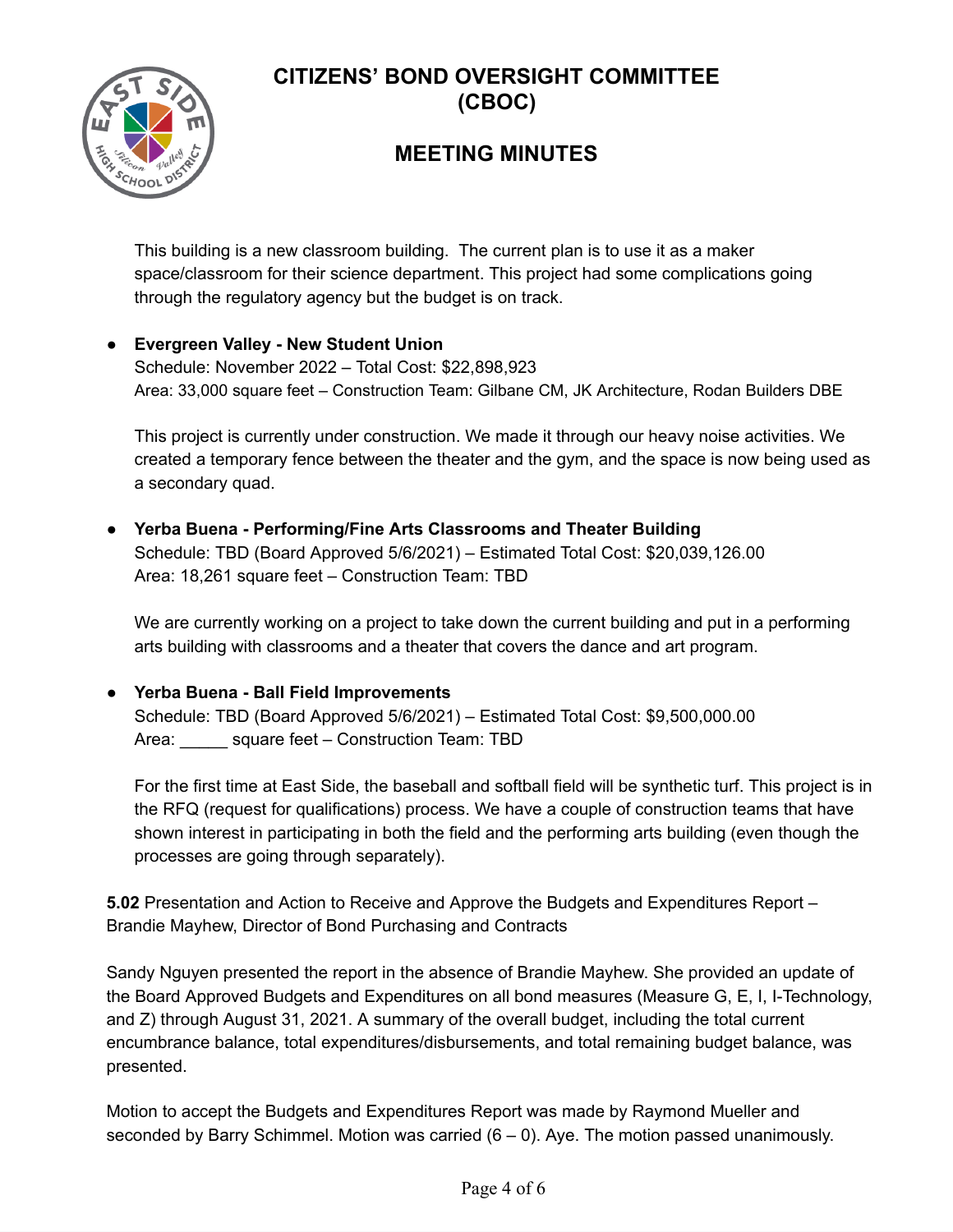

### **MEETING MINUTES**

**5.03** Information on the Capital Program Budget Adjustment Report – Sandy Nguyen, Construction Bond Program Controls Manager

Sandy Nguyen provided the Board approved Capital Program Budget Adjustment Report for the month of August 2021. This report goes to the Board for approval of adjustments to a project budget on a monthly basis if needed.

#### **6. CONFIRMATION OF NEXT MEETING LOCATION**

**6.01** Confirmation of Meeting Location for Next Meeting: Wednesday, January 19, 2022 @ 6:30 p.m.

The next meeting will be on Wednesday, January 19, 2022 at the Evergreen Valley High School at 6:30 p.m. The tour of the current construction site will begin at 6:00 p.m.

Raymond Mueller and Patrick Traynor requested that a hybrid meeting (in-person and Zoom) be available for the public.

#### **7. ADJOURNMENT**

**7.01** Chair Adjourns the Meeting

Former Chair Raymond Mueller adjourned the meeting at 7:58 p.m.

Minutes approved by: [Melissa Got-Lopez](https://salesforceintegration.na1.echosign.com/verifier?tx=CBJCHBCAABAAKxUk9R4Dx4zDLwNxssH28aIekJ20AoRa) *Melissa* Got-Lopez

Print Name Signature

Date Jan 20, 2022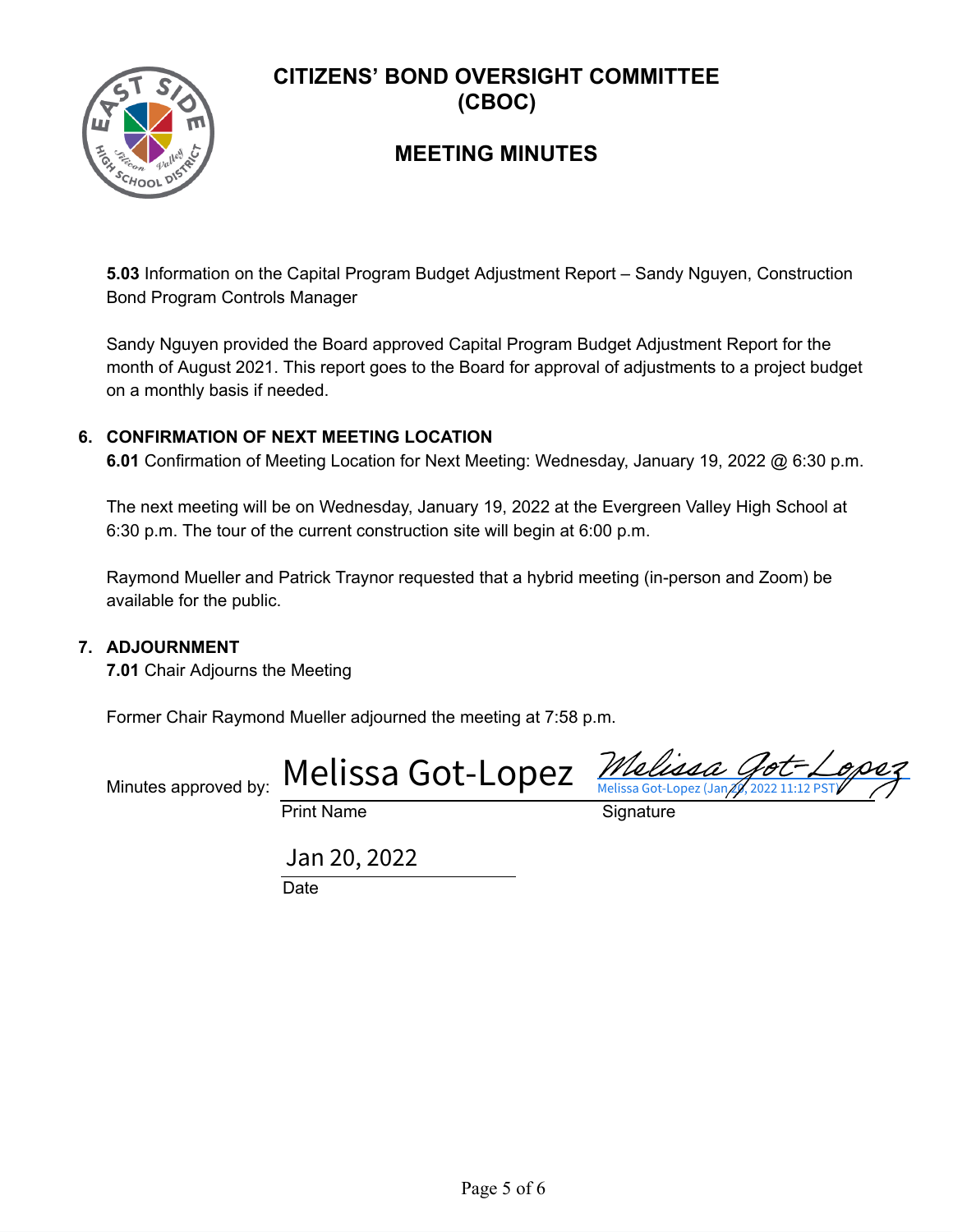

### **MEETING MINUTES**

#### *Questions/Answers/Comments (Q/A/C)*

*5.01 Presentation on the Capital Construction Project Updates – Julio Lucas, Senior Manager of the Bond Program*

- Q: What issues did you have that were regulatory issues (re Santa Teresa New Building project)? A: Specifically, it's the calculations on the curtain wall, the method that the engineer went about in calculating how that structure will work with the amount of window spaces. So anytime you have a storefront or curtain wall system that's over 10 feet in one direction, it requires calculations for structural, usually earthquake strength. *(Julio Lucas)*
- Q: For synthetic turf, the cost is more than grass, how about the long term maintenance cost (re Yerba Buena -*Ball Field Improvements project)? (Barry Schimmel)* A: Every year, we will have a machine that tests how much cushion there is left on this field and every year, it tests out positive, meaning it's a playable usable field. They are not aged the same, heavier in some sites than *others.*
- Q: When you replace, do you replace a whole field or just part of the field (re Yerba Buena Ball Field *Improvements project)? (Bryan Do) A: The entire field is replaced. We don't patch it. (Julio Lucas).*
- Q: How hot (temperature) is it before it becomes an issue for the synthetic field? (Bryan Do) *A: We don't have the exact number (temperature). (Julio Lucas)*

*5.02 Presentation and Action to Receive and Approve the Budgets and Expenditures Report – Brandie Mayhew, Director of Bond Purchasing and Contracts*

*● Q: How long is the bonds' life? (to repay the bond) (Patrick Traynor) A: We have the information, just not with us at the moment. (Sandy Nguyen) C: About 20-25 years (Barry Schimmel)*

#### *5.03 Information on the Capital Program Budget Adjustment Report – Sandy Nguyen, Construction Bond Program Controls Manager*

- Q: The upgrades that had to be done for the district mechanical, are the unit replacements related to the *current COVID situation? (Melissa Got-Lopez)* A: There are some that are related to the timing of COVID. The District has replaced the filters in these units *with the ones that are better than those we used prior to COVID. (Julio Lucas)*
- Q: For the report for the next meeting, under item 5.01, can you give us a timeline of the project list? For example, what can we expect to see in 2025 or what projects are upcoming or what can we see in Spring of *2022. (Melissa Got-Lopez)*

A: We will share different milestones of regulatory approval and then construction and close out at the next *meeting. (Julio Lucas)*